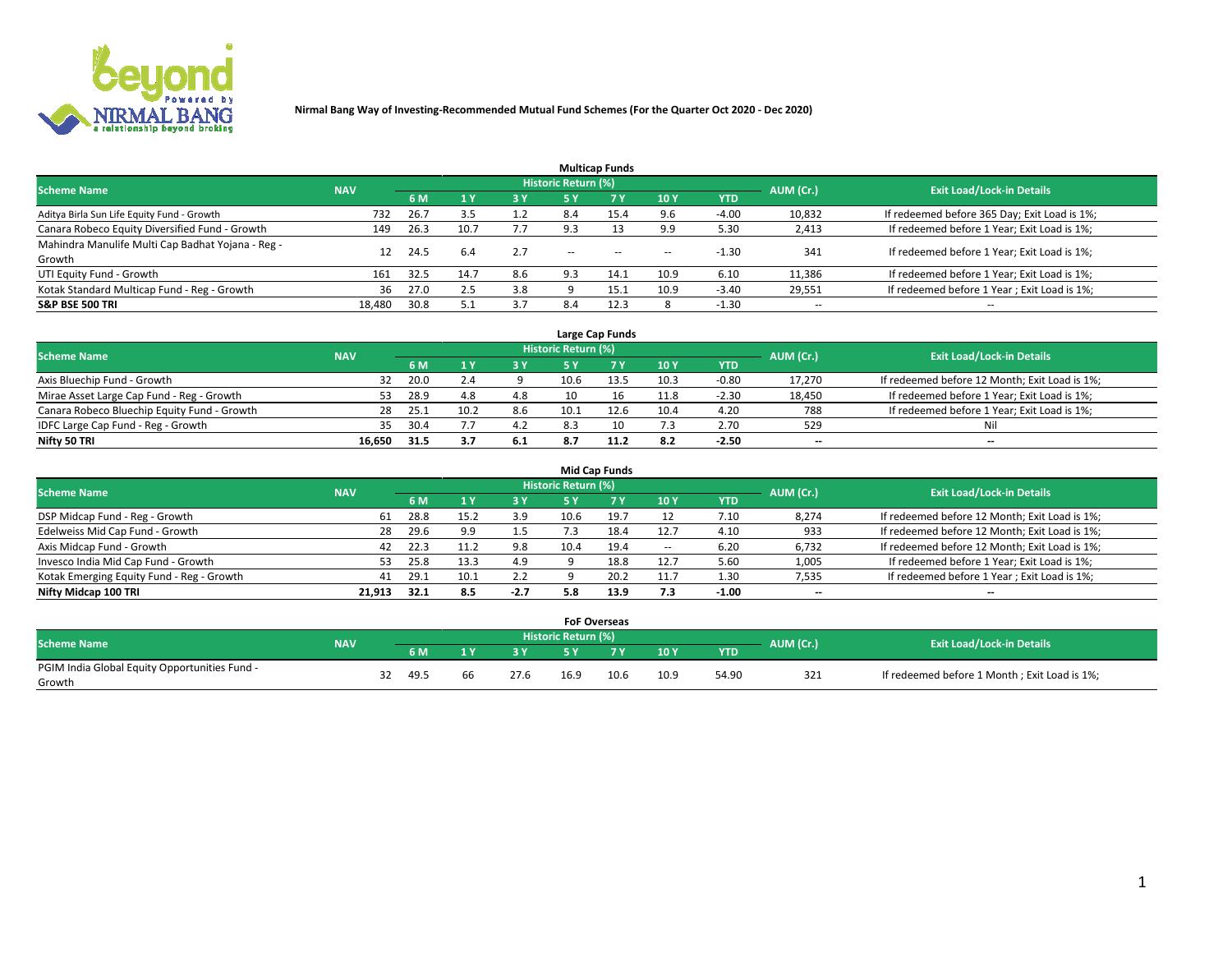

|                                                  |            |      |      |     |                            | Large & Midcap |      |            |           |                                              |
|--------------------------------------------------|------------|------|------|-----|----------------------------|----------------|------|------------|-----------|----------------------------------------------|
| <b>Scheme Name</b>                               | <b>NAV</b> |      |      |     | <b>Historic Return (%)</b> |                |      |            | AUM (Cr.) | <b>Exit Load/Lock-in Details</b>             |
|                                                  |            | 6 M  |      | 3 Y | 5 Y                        | 7 Y            | 10Y  | <b>YTD</b> |           |                                              |
| Mirae Asset Emerging Bluechip Fund - Growth      | 59         | 29.9 | 12.2 | 6.1 | 13.5                       | 23.9           | 17.7 | 2.40       | 11,466    | If redeemed before 1 Year; Exit Load is 1%;  |
| Canara Robeco Emerging Equities - Growth         | 101        | 28.7 | 11.9 | 3.9 | 10.3                       | 22.7           | 15.2 | 4.60       | 5,987     | If redeemed before 1 Year; Exit Load is 1%;  |
| Principal Emerging Bluechip Fund - Growth        | 110        | 27.2 | 8.6  |     | 9.8                        | 19.4           | 12.2 | 1.90       | 2,119     | If redeemed before 365 Day; Exit Load is 1%; |
| Invesco India Growth Opportunities Fund - Growth | 36         | 25.5 |      | 4.6 |                            | 13.9           | 10   | $-1.90$    | 2,960     | If redeemed before 1 Year; Exit Load is 1%;  |
| Sundaram Large and Mid Cap Fund - Reg - Growth   | 34         | 24.4 | -3   | 3.1 | 8.4                        | 14.4           | 8.3  | $-7.30$    | 1,252     | If redeemed before 365 Day; Exit Load is 1%; |
| NIFTY Large Midcap 250 TRI                       | 7.402      | 30.7 | 7.4  | 2.8 | 8.8                        | 14.5           |      | $-0.20$    | $- -$     | $\overline{\phantom{a}}$                     |

| <b>Focused Funds</b>                                |            |      |     |           |                            |           |       |            |                          |                                               |  |
|-----------------------------------------------------|------------|------|-----|-----------|----------------------------|-----------|-------|------------|--------------------------|-----------------------------------------------|--|
| <b>Scheme Name</b>                                  | <b>NAV</b> |      |     |           | <b>Historic Return (%)</b> |           |       |            | AUM (Cr.)                | <b>Exit Load/Lock-in Details</b>              |  |
|                                                     |            | 6 M  |     | <b>3Y</b> | <b>5 Y</b>                 | <b>7Y</b> | 10 Y  | <b>YTD</b> |                          |                                               |  |
| Axis Focused 25 Fund - Growth                       | 30         | 25.5 |     |           | 11.1                       | 14.1      | $\!-$ | $-2.20$    | 11,455                   | If redeemed before 12 Month; Exit Load is 1%; |  |
| ICICI Prudential Focused Equity Fund - Ret - Growth | 30         | 19.3 | 4.7 | 2.2       | 5.8                        | 9.9       | 7.1   | 3.00       | 795                      | If redeemed before 1 Year; Exit Load is 1%;   |  |
| SBI Focused Equity Fund - Growth                    | 145        | 15.8 |     | 5.9       | 9.4                        | 16.2      | 12.7  | $-5.30$    | 10,114                   | If redeemed before 1 Year; Exit Load is 1%;   |  |
| <b>S&amp;P BSE 500 TRI</b>                          | 18.480     | 30.8 | 5.1 | 3.7       | 8.4                        | 12.3      | 8     | $-1.30$    | $\overline{\phantom{m}}$ | $- -$                                         |  |

|                                    |            |      |      |                            |      | <b>Small Cap Funds</b> |                          |       |           |                                               |
|------------------------------------|------------|------|------|----------------------------|------|------------------------|--------------------------|-------|-----------|-----------------------------------------------|
| <b>Scheme Name</b>                 | <b>NAV</b> |      |      | <b>Historic Return (%)</b> |      |                        |                          |       | AUM (Cr.) | <b>Exit Load/Lock-in Details</b>              |
|                                    |            | 6 M  |      | 3 Y                        |      |                        | 10Y                      | YTD   |           |                                               |
| Axis Small Cap Fund - Reg - Growth | 33.        | 29.5 |      | 7.9                        |      | $- -$                  | $\overline{\phantom{a}}$ | 4.10  | 2,930     | If redeemed before 12 Month; Exit Load is 1%; |
| DSP Small Cap Fund - Reg - Growth  | 60         | 42.9 | 20.9 |                            |      | 21.4                   | 12.8                     | 11.80 | 5,320     | If redeemed before 12 Month; Exit Load is 1%; |
| SBI Small Cap Fund - Growth        | 58         | 33.8 | 13.8 |                            | 12.5 |                        | 16.6                     | 8.40  | 5,321     | If redeemed before 1 Year; Exit Load is 1%;   |
| Nifty Smallcap 100 TRI             | 7.237      | 48.1 | 8.7  | $-9.1$                     |      | 11.5                   | 3.9                      | 1.00  | $- -$     | $\overline{\phantom{a}}$                      |

| ELSS Schemes (Tax Saving u/s 80-C) |  |  |  |  |
|------------------------------------|--|--|--|--|
|------------------------------------|--|--|--|--|

|                                              |            |      |        |                            |      | $\ddot{\phantom{1}}$ |                          |            |                          |                                  |
|----------------------------------------------|------------|------|--------|----------------------------|------|----------------------|--------------------------|------------|--------------------------|----------------------------------|
| <b>Scheme Name</b>                           | <b>NAV</b> |      |        | <b>Historic Return (%)</b> |      |                      |                          |            | AUM (Cr.)                | <b>Exit Load/Lock-in Details</b> |
|                                              |            | 6 M  |        | <b>3Y</b>                  | 5 Y  | 7 <sub>V</sub>       | 10Y                      | <b>YTD</b> |                          |                                  |
| Aditya Birla Sun Life Tax Relief 96 - Growth | 32         | 22.7 |        | 2.3                        | -8.1 | 15.4                 | 9.6                      | $-0.70$    | 11,123                   | Nil                              |
| Axis Long Term Equity Fund - Growth          | 47         | 19.6 | $-0.1$ | 5.9                        | 8.8  | 17.2                 | 13.9                     | $-3.90$    | 21,836                   | Nil                              |
| Canara Robeco Equity Tax Saver Fund - Growth | 75         | 28.5 | 14.4   | 9.4                        | 10.1 | 14.1                 | 10.4                     | 9.10       | 1,181                    | Nil                              |
| Invesco India Tax Plan - Growth              | 54         | 27.5 |        | 5.6                        | 8.8  | 15.6                 |                          | 1.20       | 1,134                    | Nil                              |
| Mirae Asset Tax Saver Fund - Reg - Growth    | 19         | 32.3 |        |                            | $-$  | $\sim$               | $\overline{\phantom{a}}$ | 2.20       | 4,271                    | Nil                              |
| S&P BSE 200 TRI                              | 5,978      | 30.1 | 4.6    | 4.7                        | 8.7  | 12.3                 | 8.3                      | $-1.60$    | $\hspace{0.05cm} \ldots$ | $\overline{\phantom{a}}$         |
|                                              |            |      |        |                            |      |                      |                          |            |                          |                                  |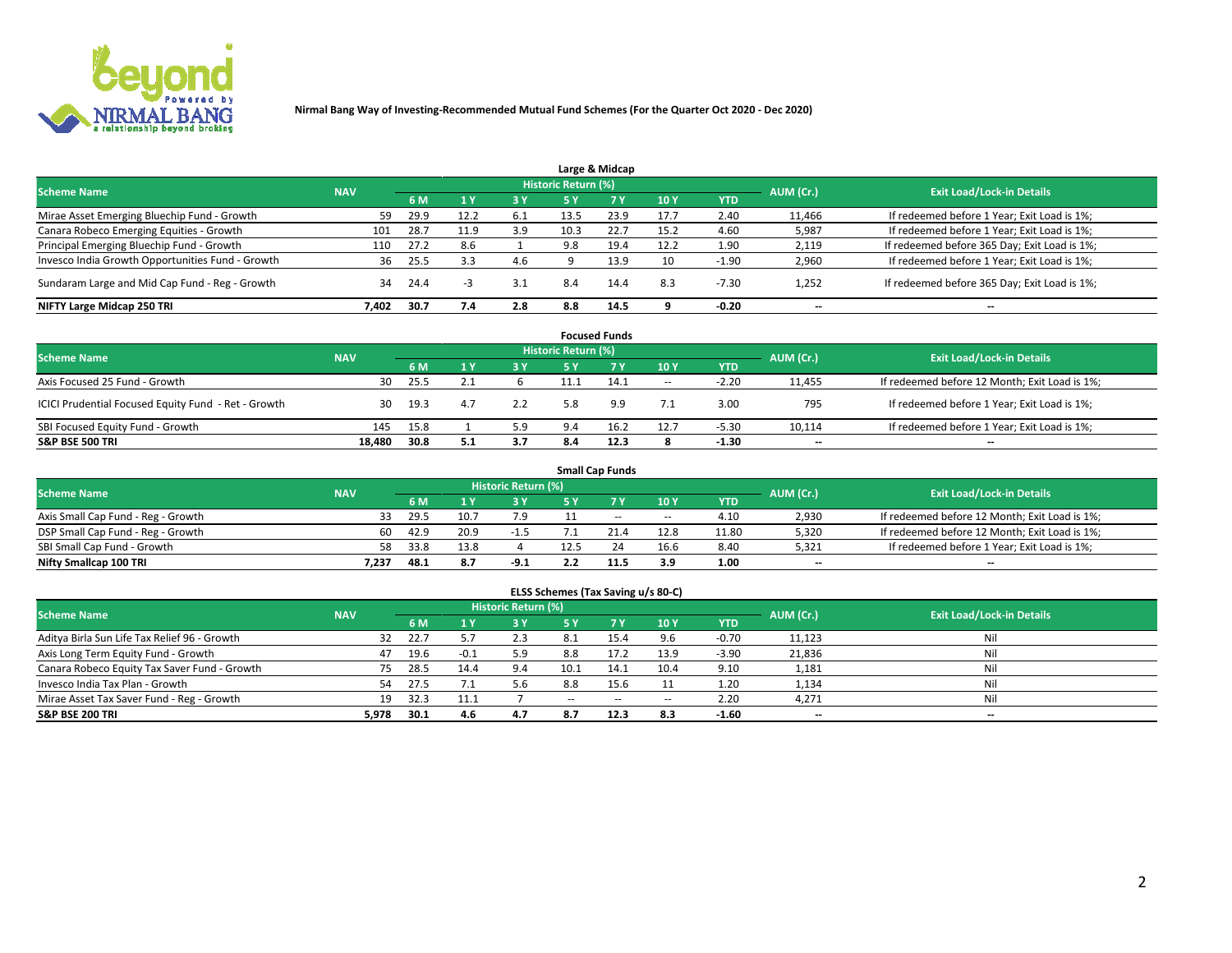

| <b>Solution Oriented</b>                                  |            |      |       |                     |      |            |                          |            |                          |                                                                                                                                                           |  |  |
|-----------------------------------------------------------|------------|------|-------|---------------------|------|------------|--------------------------|------------|--------------------------|-----------------------------------------------------------------------------------------------------------------------------------------------------------|--|--|
| <b>Scheme Name</b>                                        | <b>NAV</b> |      |       | Historic Return (%) |      |            |                          |            | AUM (Cr.)                | <b>Exit Load/Lock-in Details</b>                                                                                                                          |  |  |
|                                                           |            | 6 M  | $-1Y$ | 3 Y                 | 5 Y  | <b>7 Y</b> | 10Y                      | <b>YTD</b> |                          |                                                                                                                                                           |  |  |
| <b>HDFC Childrens Gift Fund</b>                           | 128        | 26.5 | 7.1   | 4.9                 | 8.7  | 13.5       | 11.7                     | 2.80       | 3,387                    | If redeemed before 1 Year; Exit Load is 3%; If redeemed bet. 1 Year<br>to 2 Year; Exit Load is 2%; If redeemed bet. 2 Year to 3 Year; Exit<br>Load is 1%; |  |  |
| Tata Retirement Savings Fund - Moderate Plan - Reg        | 33         | 23.2 | 8.3   | 4.2                 | 9.7  | 15.6       | $\overline{\phantom{a}}$ | 3.50       | 1,182                    | If redeemed before 61 Month; Exit Load is 1%;                                                                                                             |  |  |
| Tata Retirement Savings Fund - Progressive Plan -<br>Reg  | 32         | 25.8 |       | 3.9                 | 10.7 | 15.3       | $\overline{\phantom{a}}$ | 1.80       | 818                      | If redeemed before 61 Month: Exit Load is 1%:                                                                                                             |  |  |
| Tata Retirement Savings Fund - Reg - Conservative<br>Plan | 22         | 10.8 | 8.9   | 5.6                 | 8    | 9.8        | $\overline{\phantom{a}}$ | 6.90       | 147                      | If redeemed before 61 Month; Exit Load is 1%;                                                                                                             |  |  |
| <b>S&amp;P BSE 200 TRI</b>                                | 5.978      | 30.1 | 4.6   | 4.7                 | 8.7  | 12.3       | 8.3                      | $-1.60$    | $\overline{\phantom{a}}$ | $\overline{\phantom{a}}$                                                                                                                                  |  |  |

| <b>Index Fund</b>                                  |            |      |        |                            |     |           |     |            |           |                                               |  |
|----------------------------------------------------|------------|------|--------|----------------------------|-----|-----------|-----|------------|-----------|-----------------------------------------------|--|
| <b>Scheme Name</b>                                 | <b>NAV</b> |      |        | <b>Historic Return (%)</b> |     |           |     |            | AUM (Cr.) | <b>Exit Load/Lock-in Details</b>              |  |
|                                                    |            | 6 M  |        | <b>3Y</b>                  | 5 Y | <b>7Y</b> | 10Y | <b>YTD</b> |           |                                               |  |
| HDFC Index Fund-NIFTY 50 Plan                      | 108        | 31.7 | 2.8    | 5.5                        | 8.1 | 10.7      | 7.4 | $-3.30$    | 1,882     | If redeemed before 3 Day; Exit Load is 0.25%; |  |
| ICICI Prudential Nifty Next 50 Index Fund - Growth | 24         | 16.6 | $-0.8$ | $-1.8$                     |     | 12.7      | 7.6 | $-4.50$    | 804       | Nil                                           |  |
| UTI Nifty Index Fund - Growth                      | 78         | 31.3 |        | 5.7                        | 8.3 | 10.7      | 7.4 | $-3.00$    | 2,711     | Nil                                           |  |
| Nifty 50 TRI                                       | 16,650     | 31.5 | 3.7    | 6.1                        | 8.7 | 11.2      | 8.2 | $-2.50$    | $- -$     | $-$                                           |  |

| <b>Contra/Value Fund</b>              |            |      |  |                                  |        |      |      |            |           |                                             |  |
|---------------------------------------|------------|------|--|----------------------------------|--------|------|------|------------|-----------|---------------------------------------------|--|
| <b>Scheme Name</b>                    | <b>NAV</b> |      |  | Historic Return (%) <sup> </sup> |        |      |      |            | AUM (Cr.) | <b>Exit Load/Lock-in Details</b>            |  |
|                                       |            | 6 M  |  | 3 Y                              |        | 7 V  | 10Y  | <b>YTD</b> |           |                                             |  |
| Invesco India Contra Fund - Growth    | 50         | 27.9 |  | 4.8                              |        | 17.8 | 11.1 | 1.60       | 4,967     | If redeemed before 1 Year; Exit Load is 1%; |  |
| UTI Value Opportunities Fund - Growth | 64         | 26.6 |  |                                  |        |      | 8.5  | $-1.10$    | 4.340     | If redeemed before 1 Year; Exit Load is 1%; |  |
| <b>S&amp;P BSE 500 TRI</b>            | 18.480     | 30.8 |  | 3.7                              | ـ 20.4 | 12.3 |      | $-1.30$    | $-$       | $- -$                                       |  |

| Sector/Thematic                                        |            |      |                       |                          |           |                          |      |            |           |                                               |  |
|--------------------------------------------------------|------------|------|-----------------------|--------------------------|-----------|--------------------------|------|------------|-----------|-----------------------------------------------|--|
| <b>Scheme Name</b>                                     | <b>NAV</b> |      |                       | Historic Return (%)      |           |                          |      |            | AUM (Cr.) | <b>Exit Load/Lock-in Details</b>              |  |
|                                                        |            | 6 M  | $\sqrt{1}$ $\sqrt{2}$ | 3 Y                      | <b>5Y</b> | 7 Y                      | 10Y  | <b>YTD</b> |           |                                               |  |
| Canara Robeco Consumer Trends Fund - Reg -             | 43         | 19.3 |                       | 6.8                      | 10.7      | 16.3                     | 11.3 | 1.30       | 412       | If redeemed before 1 Year; Exit Load is 1%;   |  |
| Growth                                                 |            |      |                       |                          |           |                          |      |            |           |                                               |  |
| Mirae Asset Great Consumer Fund - Growth               | 35         | 18.8 | $-0.3$                | 4.8                      | 9.8       | 14.1                     | --   | $-5.10$    | 1,003     | If redeemed before 1 Year; Exit Load is 1%;   |  |
| ICICI Prudential Technology Fund - Growth              | 84         | 81.9 | 44.3                  | 26.2                     | 15.1      | 17.3                     | 16.7 | 45.70      | 692       | If redeemed before 15 Day; Exit Load is 1%;   |  |
| Nippon India Pharma Fund - Growth                      | 230        | 30.0 | 62.3                  | 19.9                     | 8.2       | 17.4                     | 15.3 | 51.10      | 3,911     | If redeemed before 1 Month; Exit Load is 1%;  |  |
| BNP Paribas India Consumption Fund - Reg - Growth      | 13         | 14.3 |                       | $\overline{\phantom{a}}$ | --        | $\overline{\phantom{a}}$ | --   | 0.50       | 547       | If redeemed before 12 Month; Exit Load is 1%; |  |
| ICICI Prudential Banking and Financial Services Fund - | 52         | 22.8 | $-16.2$               | $-4.8$                   |           | 14.9                     | 9.8  | $-25.70$   | 2,685     | If redeemed before 15 Day; Exit Load is 1%;   |  |
| Retail - Growth                                        |            |      |                       |                          |           |                          |      |            |           |                                               |  |
| <b>S&amp;P BSE 500 TRI</b>                             | 18.480     | 30.8 | - 5.1                 | 3.7                      | 8.4       | 12.3                     |      | $-1.30$    | --        | $- -$                                         |  |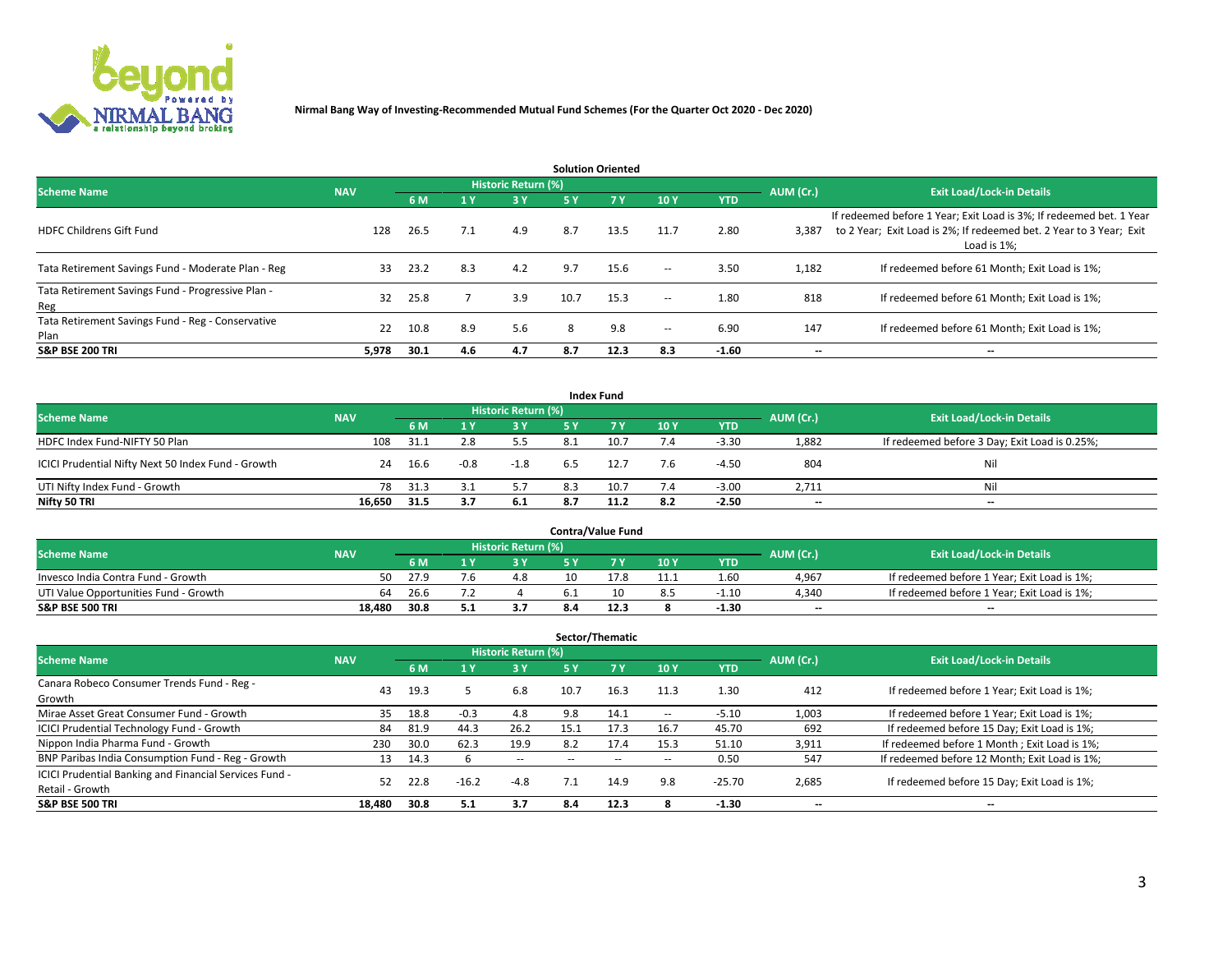

|                                                            |            |      |      |                     | <b>Dynamic Asset Allocation Funds</b> |           |       |            |           |                                               |
|------------------------------------------------------------|------------|------|------|---------------------|---------------------------------------|-----------|-------|------------|-----------|-----------------------------------------------|
| <b>Scheme Name</b>                                         | <b>NAV</b> |      |      | Historic Return (%) |                                       |           |       |            | AUM (Cr.) | <b>Exit Load/Lock-in Details</b>              |
|                                                            |            | 6 M  |      | 3 Y                 | <b>5Y</b>                             | <b>7Y</b> | 10Y   | <b>YTD</b> |           |                                               |
| ICICI Prudential Balanced Advantage Fund - Reg -<br>Growth | 38         | 20.2 | 5.4  | 5.8                 | 7.8                                   |           | 10.6  | 0.80       | 26,175    | If redeemed before 1 Year; Exit Load is 1%;   |
| Nippon India Balanced Advantage Fund - Growth              | 94         | 15.6 | 3.8  | 3.6                 |                                       | 11.3      | 8.2   | $-0.30$    | 2,812     | If redeemed before 12 Month; Exit Load is 1%; |
| Edelweiss Balanced Advantage Fund - Growth                 | 27         | 16.3 | 12.7 | 6.9                 |                                       | 10.5      | 8.8   | 8.90       | 1,585     | If redeemed before 365 Day; Exit Load is 1%;  |
| Kotak Balanced Advantage Fund - Reg - Growth               | 12         | 22.9 | 9.7  | $\sim$              | $\sim$ $\sim$                         | $-$       | $- -$ | 5.50       | 4,528     | If redeemed before 1 Year; Exit Load is 1%;   |
| NIFTY 50 Hybrid Composite Debt 65:35 Index                 | 10,941     | 23.1 | 8.3  | 7.8                 | 9.3                                   |           | 8.8   | 3.50       | --        | --                                            |

| <b>Hybrid Aggressive</b>                        |            |           |                                  |        |     |       |        |            |        |                                               |  |  |  |
|-------------------------------------------------|------------|-----------|----------------------------------|--------|-----|-------|--------|------------|--------|-----------------------------------------------|--|--|--|
| <b>Scheme Name</b>                              | <b>NAV</b> | AUM (Cr.) | <b>Exit Load/Lock-in Details</b> |        |     |       |        |            |        |                                               |  |  |  |
|                                                 |            | 6 M       |                                  | 3 Y    |     |       | 10Y    | <b>YTD</b> |        |                                               |  |  |  |
| Canara Robeco Equity Hybrid Fund - Growth       | 178        | 19.7      | 10.7                             | 7.4    |     | 14.2  | 10.8   | 5.80       | 3,438  | If redeemed before 1 Year; Exit Load is 1%;   |  |  |  |
| SBI Equity Hybrid Fund - Growth                 | 141        | 14.7      |                                  | 5.1    |     | 3.8ء  | 10.1   | $-3.20$    | 31,226 | If redeemed before 12 Month; Exit Load is 1%; |  |  |  |
| Mirae Asset Hybrid - Equity Fund - Reg - Growth | 16         | 20.7      | 6.                               |        | 9.4 | $- -$ | $\sim$ | $-0.30$    | 3,735  | If redeemed before 1 Year; Exit Load is 1%;   |  |  |  |
| ICICI Prudential Equity & Debt Fund - Growth    | 124        | 8.1       | י כ-                             | $-0.1$ |     |       | 10.2   | $-11.50$   | 16,099 | If redeemed before 1 Year; Exit Load is 1%;   |  |  |  |
| NIFTY 50 Hybrid Composite Debt 65:35 Index      | 10,941     | 23.1      | 8.3                              | 7.8    | 9.3 |       | 8.8    | 3.50       | $- -$  | $\overline{\phantom{a}}$                      |  |  |  |

|                                         |            |                          |      |                            |      | Gold |       |            |           |                                                                  |
|-----------------------------------------|------------|--------------------------|------|----------------------------|------|------|-------|------------|-----------|------------------------------------------------------------------|
| <b>Scheme Name</b>                      | <b>NAV</b> |                          |      | <b>Historic Return (%)</b> |      |      |       |            | AUM (Cr.) | <b>Exit Load/Lock-in Details</b>                                 |
|                                         |            | 6 M                      |      | 3 Y                        | 5 ٧  |      | 10Y   | <b>YTD</b> |           |                                                                  |
| <b>HDFC Gold Fund - Growth</b>          | 16         |                          | 31.6 | 17.8                       |      | 6.1  |       | 29.60      | 939       | If redeemed before 6 Months; Exit Load is 2%; If redeemed bet. 6 |
|                                         |            |                          |      |                            |      |      | $\!-$ |            |           | Months to 12 Months; Exit Load is 1%;                            |
| Kotak Gold Fund - Reg - Growth          |            | 0.6                      | 30.4 | 18.3                       |      |      | $\!-$ | 28.40      | 715       | If redeemed before 1 Year; Exit Load is 1%;                      |
| Nippon India Gold Savings Fund - Growth | 21         |                          | 31.4 | 17.7                       | 11.9 | 6.2  | $\!-$ | 28.90      | 1,264     | If redeemed before 15 Day; Exit Load is 1%;                      |
| <b>Prices of Gold</b>                   | 50.796     | $\overline{\phantom{a}}$ | 32.9 | 19.3                       | 13.6 | 7.8  | 9.9   | 30.00      | --        | $\overline{\phantom{a}}$                                         |

| <b>Arbitrage Fund</b>                      |            |           |                                  |     |     |     |     |       |            |        |                                                 |  |  |
|--------------------------------------------|------------|-----------|----------------------------------|-----|-----|-----|-----|-------|------------|--------|-------------------------------------------------|--|--|
| <b>Scheme Name</b>                         | <b>NAV</b> | AUM (Cr.) | <b>Exit Load/Lock-in Details</b> |     |     |     |     |       |            |        |                                                 |  |  |
|                                            |            |           | 1 M                              |     | 6 M | 1 V |     | ЗY    | <b>YTD</b> |        |                                                 |  |  |
| IDFC Arbitrage Fund - Reg - Growth         |            | 25        | 4.1                              | າ ດ | 3.6 |     |     |       | 3.90       | 7,164  | If redeemed before 1 Month; Exit Load is 0.25%; |  |  |
| Kotak Equity Arbitrage Fund - Reg - Growth |            | 29        | 4.1                              |     |     |     |     |       | 4.50       | 15,111 | If redeemed before 30 Day; Exit Load is 0.25%;  |  |  |
| Tata Arbitrage Fund - Reg - Growth         |            |           |                                  |     | 4.4 |     | $-$ | $\!-$ | 5.20       | 2,093  | If redeemed before 30 Day; Exit Load is 0.25%;  |  |  |
| Nippon India Arbitrage Fund - Growth       |            |           | 4.1                              |     |     |     |     |       | 4.50       | 7,168  | If redeemed before 1 Month; Exit Load is 0.25%; |  |  |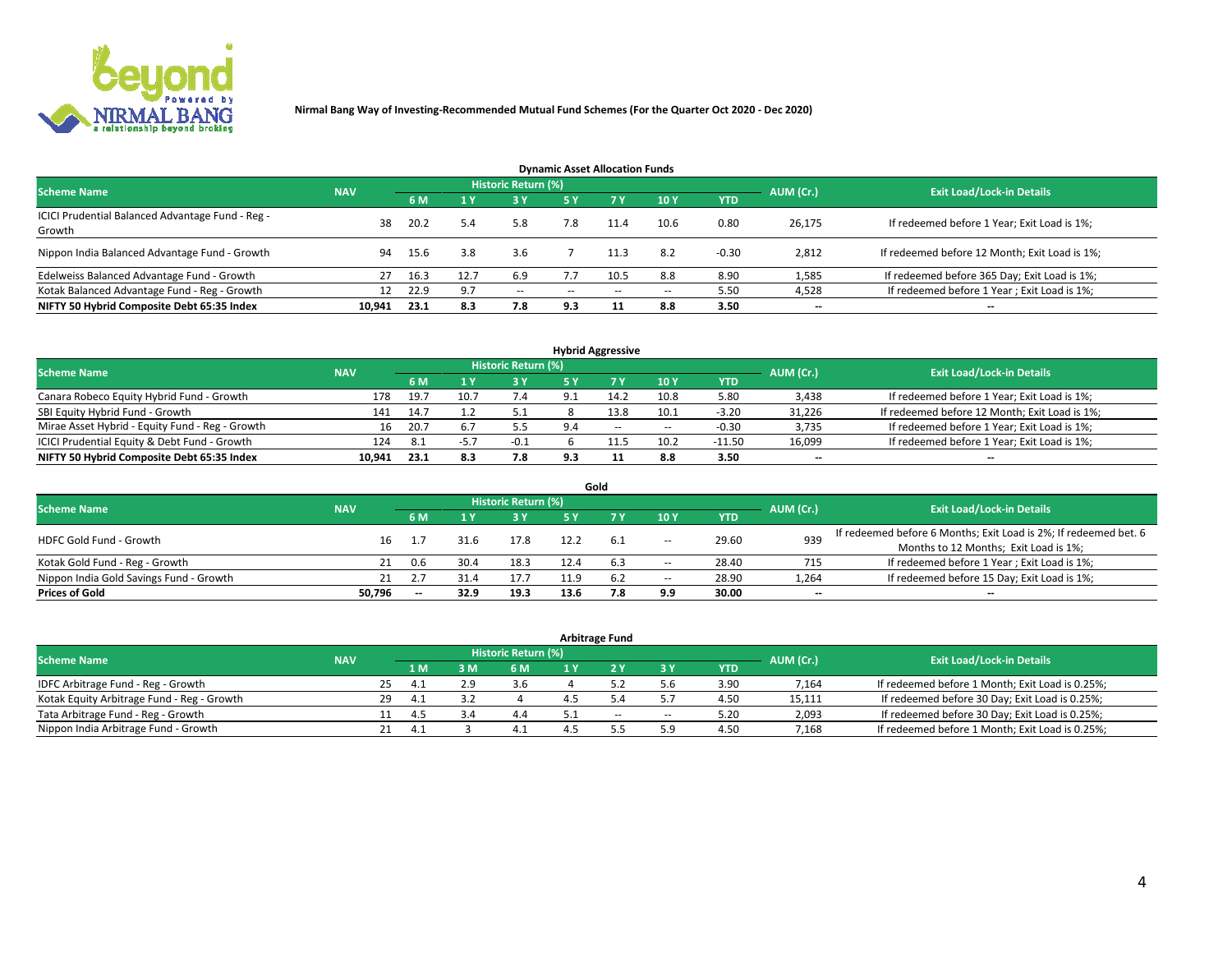

|                                                |                          |     |     |                            |     | <b>Overnight Fund</b> |            |                          |           |                                  |
|------------------------------------------------|--------------------------|-----|-----|----------------------------|-----|-----------------------|------------|--------------------------|-----------|----------------------------------|
| <b>Scheme Name</b>                             | <b>NAV</b>               |     |     | <b>Historic Return (%)</b> |     |                       | <b>YTM</b> | Avg                      | AUM (Cr.) | <b>Exit Load/Lock-in Details</b> |
|                                                |                          | 1W  | 2W  | 1 M                        | 3 M |                       |            | <b>Maturity</b>          |           |                                  |
| IDFC Overnight Fund - Reg - Growth             | 1,081                    | 3.0 |     |                            |     |                       | 3.26       | 0.00                     | 2,675     | Nil                              |
| Tata Overnight Fund - Reg - Growth             | 1,069                    | 3.0 |     |                            |     |                       | 3.2713     | 0.00                     | 2,131     | Nil                              |
| SBI Overnight Fund - Growth                    | 3,276                    | 3.0 |     |                            |     |                       | 3.04       | $\overline{\phantom{a}}$ | 12,932    | Nil                              |
| ICICI Prudential Overnight Fund - Reg - Growth | 109                      | 3.0 |     |                            |     |                       | 3.05       | $\overline{\phantom{a}}$ | 8,340     | Nil                              |
| Nippon India Overnight Fund - Reg - Growth     | 109                      | 3.0 |     |                            |     |                       | 3.23       | 0.00                     | 4,459     | Nil                              |
| <b>CRISIL Liquid Fund Index</b>                | $\overline{\phantom{a}}$ | 4.2 | 4.1 |                            |     | 5.1                   | $- -$      | $- -$                    | $- -$     | $\overline{\phantom{a}}$         |

| <b>Liquid Funds</b>                              |                          |     |     |                            |     |     |                          |                 |           |                                  |  |  |  |
|--------------------------------------------------|--------------------------|-----|-----|----------------------------|-----|-----|--------------------------|-----------------|-----------|----------------------------------|--|--|--|
| <b>Scheme Name</b>                               | <b>NAV</b>               |     |     | <b>Historic Return (%)</b> |     |     | <b>YTM</b>               | Avg             | AUM (Cr.) | <b>Exit Load/Lock-in Details</b> |  |  |  |
|                                                  |                          | 1W  | 2 W | 1 <sub>M</sub>             | 3M  | 1Y  |                          | <b>Maturity</b> |           |                                  |  |  |  |
| Aditya Birla Sun Life Liquid Fund - Reg - Growth | 325                      | 3.4 |     | 3.4                        | 3.3 | 4.8 | 3.39                     | 0.13            | 32,611    | *Ref Footnote                    |  |  |  |
| ICICI Prudential Liquid Fund - Reg - Growth      | 299                      | 3.5 | 3.4 | 3.4                        | 3.2 | 4., | 3.42                     | 0.12            | 44,170    | *Ref Footnote                    |  |  |  |
| Kotak Liquid Fund - Reg - Growth                 | 4,085                    | 3.4 |     | 3.4                        |     | 4.b | 3.39                     | 0.13            | 27,682    | *Ref Footnote                    |  |  |  |
| Nippon India Liquid Fund - Growth                | 4,929                    | 3.4 |     | 3.4                        |     | 4., | 3.38                     | 0.14            | 24,930    | *Ref Footnote                    |  |  |  |
| Mahindra Manulife Liquid Fund - Reg - Growth     | 1.311                    | 3.6 |     | 3.5                        |     | 4.8 | 3.55                     | 0.15            | 2,062     | *Ref Footnote                    |  |  |  |
| <b>CRISIL Liquid Fund Index</b>                  | $\overline{\phantom{a}}$ | 4.2 | 4.1 |                            |     |     | $\overline{\phantom{a}}$ | $- -$           | $- -$     | $\overline{\phantom{a}}$         |  |  |  |

|                                                   |            |     |     |                            |     | <b>Ultra Short Fund</b> |            |                 |           |                                  |
|---------------------------------------------------|------------|-----|-----|----------------------------|-----|-------------------------|------------|-----------------|-----------|----------------------------------|
| <b>Scheme Name</b>                                | <b>NAV</b> |     |     | <b>Historic Return (%)</b> |     |                         | <b>YTM</b> | Avg             | AUM (Cr.) | <b>Exit Load/Lock-in Details</b> |
|                                                   |            | 1 M | 3 M | 6 M                        | 1 Y | $-3V$                   |            | <b>Maturity</b> |           |                                  |
| HDFC Ultra Short Term Fund - Reg - Growth         |            | 5.9 | 4.8 | 7.7                        | 6.7 | $\sim$                  | 4.41       | 0.50            | 11,967    | Nil                              |
| ICICI Prudential Ultra Short Term Fund - Growth   | 21         |     |     | 7.9                        |     |                         | 5.24       | 0.50            | 7,413     | Nil                              |
| Axis Ultra Short Term Fund - Reg - Growth         |            |     | 4.  | 5.7                        | 5.7 | $-$                     | 4.49       | 0.53            | 3,871     | Nil                              |
| Aditya Birla Sun Life Savings Fund - Reg - Growth | 415        | 7.0 | 5.6 | 8.8                        | 7.4 |                         | 4.51       | 0.55            | 14,532    | Nil                              |
| <b>NIFTY Ultra Short Duration Debt Index</b>      | 4.187      | 4.5 |     | 5.8                        | 6.1 | 7.3                     | $- -$      | $- -$           | $- -$     | $-$                              |

|                                                  |            |     |     |                            | <b>Money Market Fund</b> |              |                          |                          |           |                                               |
|--------------------------------------------------|------------|-----|-----|----------------------------|--------------------------|--------------|--------------------------|--------------------------|-----------|-----------------------------------------------|
| <b>Scheme Name</b>                               | <b>NAV</b> |     |     | <b>Historic Return (%)</b> |                          |              | <b>YTM</b>               | Avg                      | AUM (Cr.) | <b>Exit Load/Lock-in Details</b>              |
|                                                  |            | 1 M | ោះ  | 6 M                        | 1 Y                      | $\sqrt{3}$ Y |                          | <b>Maturity</b>          |           |                                               |
| Aditya Birla Sun Life Money Manager Fund - Reg - | 280        |     | 4.4 | 7.7                        |                          |              |                          | 0.42                     | 9,629     | Nil                                           |
| Growth                                           |            |     |     |                            |                          |              |                          |                          |           |                                               |
| SBI Savings Fund - Growth                        | 32         | 4.9 | 4.2 | 6.6                        | 6.2                      | 6.9          | 4.04                     | $\overline{\phantom{a}}$ | 21,035    | If redeemed before 3 Days; Exit Load is 0.1%; |
| HDFC Money Market Fund - Growth                  | 4,346      | 4.9 | 4.4 |                            |                          |              | 3.94                     | 0.39                     | 10,543    | Nil                                           |
| Tata Money Market Fund - Reg - Growth            | 3,576      | 5.2 |     | 7.4                        | 6.8                      | 4.9          | 4.07707                  | 0.39                     | 632       | Nil                                           |
| <b>CRISIL Liquid Fund Index</b>                  | $- -$      | 4.0 |     | 4.4                        | 5.1                      | $-$          | $\overline{\phantom{a}}$ | $- -$                    | $- -$     | $-$                                           |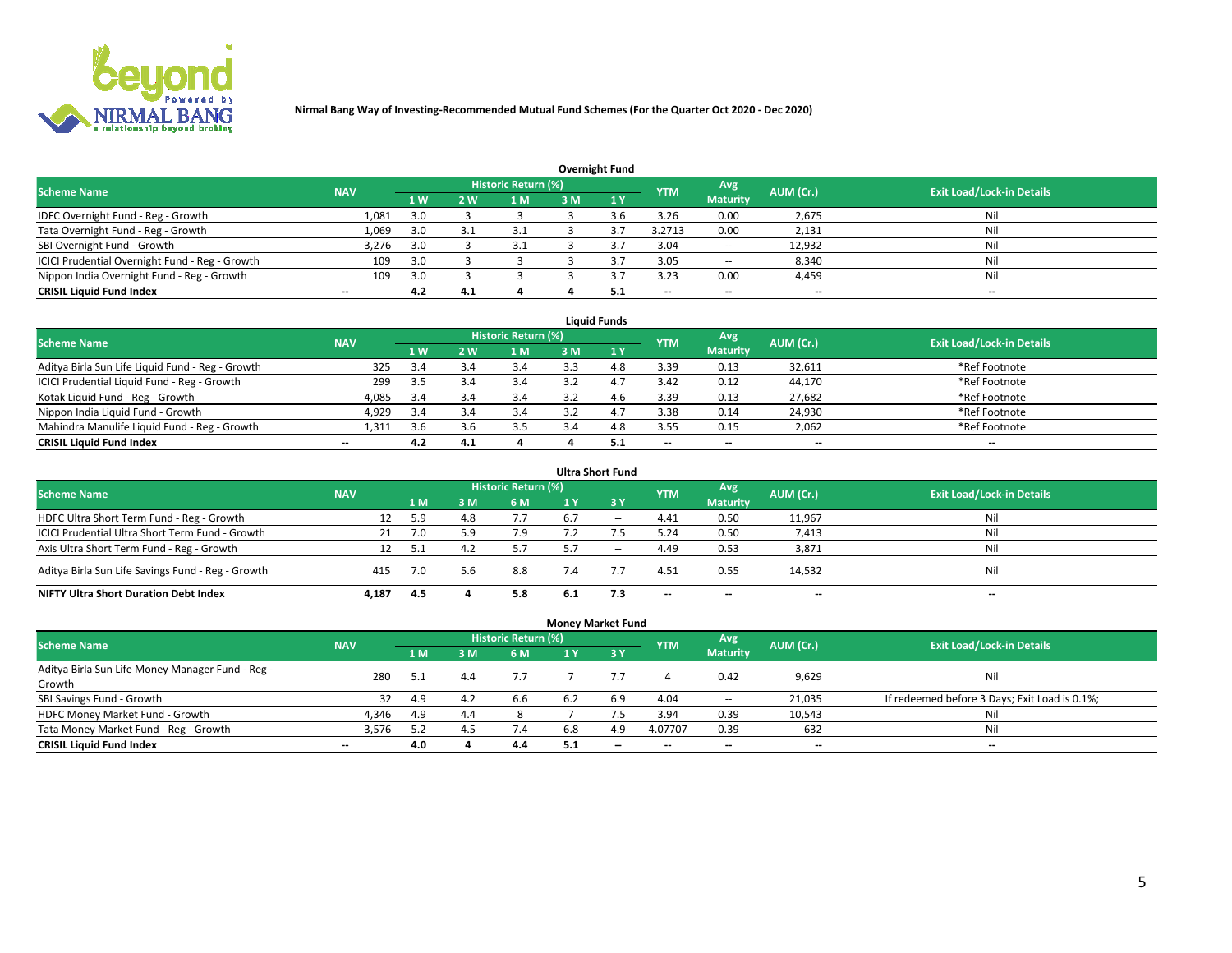

| <b>Short Term Fund</b>                    |            |    |      |     |                            |      |     |            |                 |           |                                  |  |  |  |
|-------------------------------------------|------------|----|------|-----|----------------------------|------|-----|------------|-----------------|-----------|----------------------------------|--|--|--|
| <b>Scheme Name</b>                        | <b>NAV</b> |    |      |     | <b>Historic Return (%)</b> |      |     | <b>YTM</b> | Avg             | AUM (Cr.) | <b>Exit Load/Lock-in Details</b> |  |  |  |
|                                           |            |    | 1 M. | 3 M | 6 M                        | 1 V  |     |            | <b>Maturity</b> |           |                                  |  |  |  |
| HDFC Short Term Debt Fund - Growth        |            | 24 | 14.3 | 6.2 | 14.8                       | 11.2 | 8.9 | 6.22       | 3.73            | 13.569    | Nil                              |  |  |  |
| Nippon India Short Term Fund - Growth     |            | 40 | 13.6 |     | 11.8                       |      |     | 5.61       | 2.67            | 8,637     | Nil                              |  |  |  |
| ICICI Prudential Short Term Fund - Growth |            | 45 | 13.6 |     | 14.4                       | 10.8 |     | 5.83       | 3.97            | 18.946    | Nil                              |  |  |  |

| <b>Low Duration Fund</b>                     |            |      |     |                     |     |  |            |                 |           |                                  |  |  |  |
|----------------------------------------------|------------|------|-----|---------------------|-----|--|------------|-----------------|-----------|----------------------------------|--|--|--|
| <b>Scheme Name</b>                           | <b>NAV</b> |      |     | Historic Return (%) |     |  | <b>YTM</b> | Avg             | AUM (Cr.) | <b>Exit Load/Lock-in Details</b> |  |  |  |
|                                              |            | 1 M  |     | <b>6 M</b>          |     |  |            | <b>Maturity</b> |           |                                  |  |  |  |
| <b>HDFC Low Duration Fund - Growth</b>       | 44         | 10.3 | b.b | 10.3                |     |  | 5.36       | 1.24            | 16.796    | Nil                              |  |  |  |
| ICICI Prudential Savings Fund - Reg - Growth | 408        | 95 S |     | 11.1                | 8.6 |  | 4.94       | 1.76            | 19,922    | Nil                              |  |  |  |
| Kotak Low Duration Fund - Std - Growth       | 2.587      | 8.6  |     | 10.2                | 8.4 |  |            | 1.25            | 8,418     | Nil                              |  |  |  |

| <b>Banking &amp; PSU Bond Funds</b>                 |            |    |       |    |                     |      |     |            |                 |           |                                  |  |  |  |
|-----------------------------------------------------|------------|----|-------|----|---------------------|------|-----|------------|-----------------|-----------|----------------------------------|--|--|--|
| <b>Scheme Name</b>                                  | <b>NAV</b> |    |       |    | Historic Return (%) |      |     | <b>YTM</b> | Avg             | AUM (Cr.) | <b>Exit Load/Lock-in Details</b> |  |  |  |
|                                                     |            |    | 1 M   | ιм | 6 M                 |      |     |            | <b>Maturity</b> |           |                                  |  |  |  |
| HDFC Banking and PSU Debt Fund - Reg - Growth       |            | 18 | 14.4  |    | 14.1                | 10.7 |     | 6.07       | 3.81            | 9,329     | Nil                              |  |  |  |
| Kotak Banking and PSU Debt Fund - Reg - Growth      |            | 50 | -13.7 |    |                     | 10.7 | 8.9 | 5.83       | 3.87            | 9,277     | Nil                              |  |  |  |
| Nippon India Banking & PSU Debt Fund - Reg - Growth |            | 16 | 15.3  |    |                     |      |     | 5.17       | 3.45            | 6.429     | Nil                              |  |  |  |

| <b>Corporate Bond Funds</b>                         |            |      |     |                     |                |     |            |                        |           |                                  |  |
|-----------------------------------------------------|------------|------|-----|---------------------|----------------|-----|------------|------------------------|-----------|----------------------------------|--|
| <b>Scheme Name</b>                                  | <b>NAV</b> |      |     | Historic Return (%) |                |     | <b>YTM</b> | Avg<br><b>Maturity</b> | AUM (Cr.) | <b>Exit Load/Lock-in Details</b> |  |
|                                                     |            | 1 M  | : M | 6 M                 | 1 Y            |     |            |                        |           |                                  |  |
| ICICI Prudential Corporate Bond Fund - Reg - Growth | 22         | 13.3 |     | 14.2                | 10.8           | 8.5 | 5.4        | 4.09                   | 15,201    | Nil                              |  |
| IDFC Corporate Bond Fund - Reg - Growth             |            | 18.6 | 4.4 | 16.2                |                | 8.3 | 5.63       | 3.42                   | 18,236    | Nil                              |  |
| HDFC Corporate Bond Fund - Growth                   | 25         | 16.4 | 5.4 | 15.4                | 11.6           |     | 5.76       | 4.61                   | 20,526    | Nil                              |  |
| Kotak Corporate Bond Fund - Std - Growth            | 2.856      | 13.8 | 6.4 | 12.4                | $\circ$ $\sim$ | 8.7 | 5.36       | 2.27                   | 5,171     | Nil                              |  |

| <b>Credit Risk Fund</b>                    |            |     |      |     |                     |      |      |            |                        |           |                                                                       |
|--------------------------------------------|------------|-----|------|-----|---------------------|------|------|------------|------------------------|-----------|-----------------------------------------------------------------------|
| <b>Scheme Name</b>                         | <b>NAV</b> |     |      |     | Historic Return (%) |      |      | <b>YTM</b> | Avg<br><b>Maturity</b> | AUM (Cr.) | <b>Exit Load/Lock-in Details</b>                                      |
|                                            |            |     | 1 M  | 3M  | 6 M                 |      | -3 Y |            |                        |           |                                                                       |
| ICICI Prudential Credit Risk Fund - Growth |            | 23  | 14.0 | 8.4 | 11.6                | 10.2 | 8.1  | 8.63       | 3.01                   | 6,563     | If redeemed before 1 Year; Exit Load is 1%;                           |
| HDFC Credit Risk Debt Fund - Reg - Growth  |            | 18  | 18.1 | 9.4 | 13.3                | 10   | 7.4  | 9.59       | 3.20                   | 6,189     | If redeemed before 12 Month; Exit Load is 1%; If redeemed bet. 12     |
|                                            |            |     |      |     |                     |      |      |            |                        |           | Month to 18 Month; Exit Load is 0.5%;                                 |
| SBI Credit Risk Fund - Growth              |            |     |      |     |                     |      |      |            |                        |           | If redeemed before 12 Month; Exit Load is 3%; If redeemed bet. 12     |
|                                            |            | 33. | 16.5 |     | 11.9                | 8.9  | 6.9  | 8.09       | $\!-$                  |           | 3,721 Month to 24 Month; Exit Load is 1.5%; If redeemed bet. 24 Month |
|                                            |            |     |      |     |                     |      |      |            |                        |           | to 36 Month; Exit Load is 0.75%;                                      |